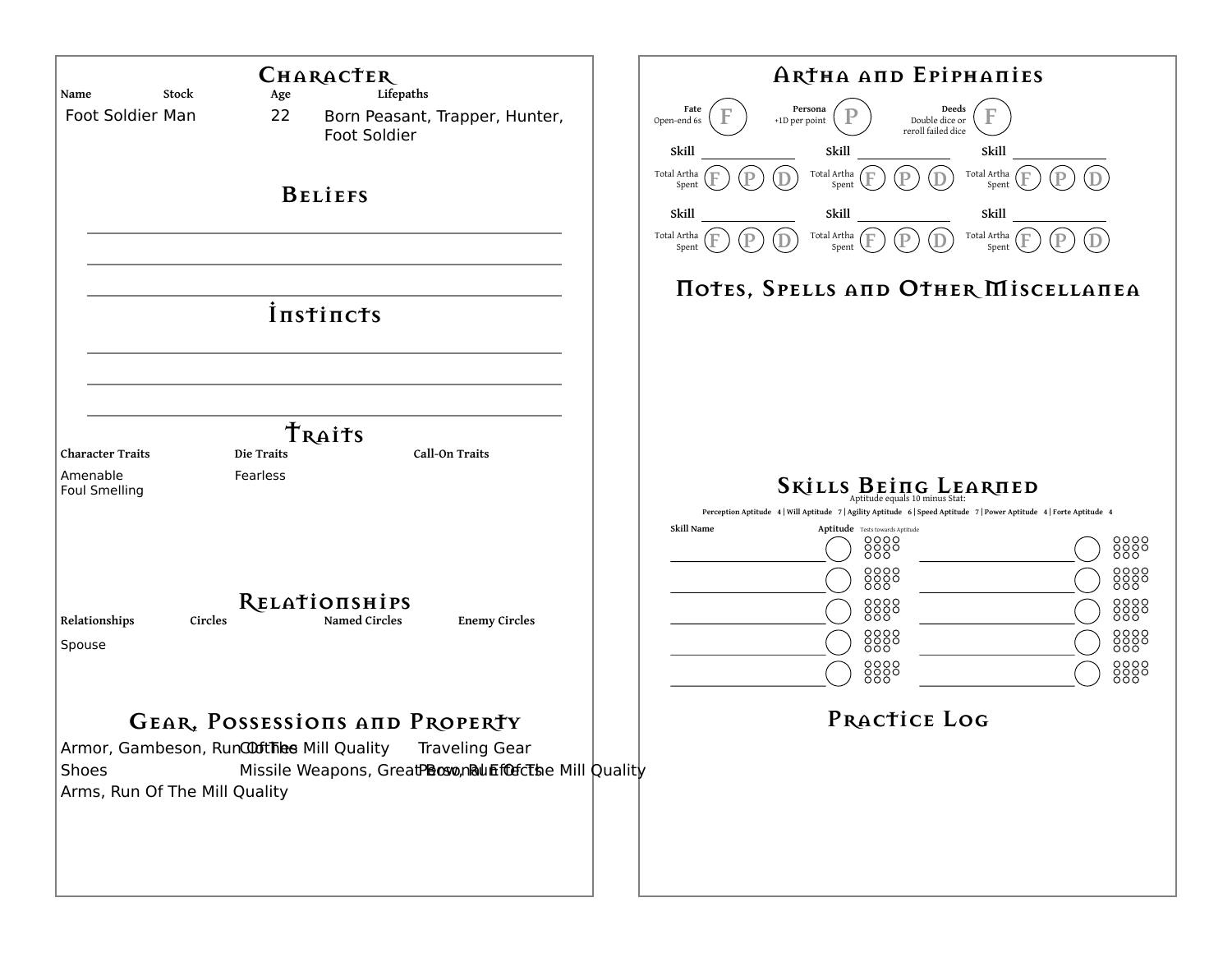

| SKILLS          |                                                           |                 |                                                          |
|-----------------|-----------------------------------------------------------|-----------------|----------------------------------------------------------|
| Trapper         | ROOOO<br><b>DOOOO</b><br><u>2</u> čŏŏō<br>lB.             | Stealthy        | R0000<br><b>DOOOO</b><br>B<br><u>2</u> čŏŏo              |
| Haggling        | ROOOO<br><b>DOOOO</b><br>B<br>$\mathbf{1}$<br>COOO        | Hunting         | ROOOO<br><b>DOOOO</b><br>$\overline{B}$<br><u>2</u> čŏŏo |
| Orienteering    | <b>ROOOO</b><br>DOOOO<br>lBl<br><u>4</u> čooo             | Bow             | <b>ROOOO</b><br><b>DOOOO</b><br><u>2 ť</u> ŏŏŏ<br>B      |
| Soldiering      | ROOOO<br><b>DOOOO</b><br>B<br><u>2</u> čŏòo               | Shield Training | <b>ROOOO</b><br>DOOOO<br>n/acooo                         |
| <b>Brawling</b> | <b>ROOOO</b><br><b>DOOOO</b><br>$\overline{B}$<br>4 c 000 | Foraging        | <b>ROOOO</b><br><b>DOOOO</b><br> B <br><u>3</u> čŏŏò     |
| Firebuilding    | <b>ROOOO</b><br><b>DOOOO</b><br>3<br>B<br>$c$ OOO         | Axe             | ROOOO<br><b>DOOOO</b><br>5<br>B<br>COOO                  |
| Forest-wise     | R OOOO<br><b>DOOOO</b><br>$2\zeta\delta\delta$ o<br>B     | Mountain-wise   | ROOOO<br><b>DOOOO</b><br><u>3 දීර්ර</u> ්<br>B           |
| Folklore        | ROOOO<br><b>DOOOO</b><br>B<br>3<br>COOO                   |                 | ROOOO<br><b>DOOOO</b><br>COOO                            |
|                 | <b>ROOOO</b><br><b>DOOOO</b><br>COOO                      |                 | ROOOO<br><b>DOOOO</b><br>COOO                            |
|                 | ROOOO<br>DOOOO<br>COOO                                    |                 | ROOOO<br>DOOOO<br>COOO                                   |
|                 | ROOOO<br><b>DOOOO</b><br>COOO                             |                 | ROOOO<br><b>DOOOO</b><br>COOO                            |
|                 | ROOOO<br>DOOOO<br>COOO                                    |                 | ROOOO<br><b>DOOOO</b><br>COOO                            |
|                 | ROOOO<br>DOOOO<br>COOO                                    |                 | ROOOO<br>DOOOO<br>COOO                                   |

 $\mathbf{S}$ 

## **Weapons and Armor**